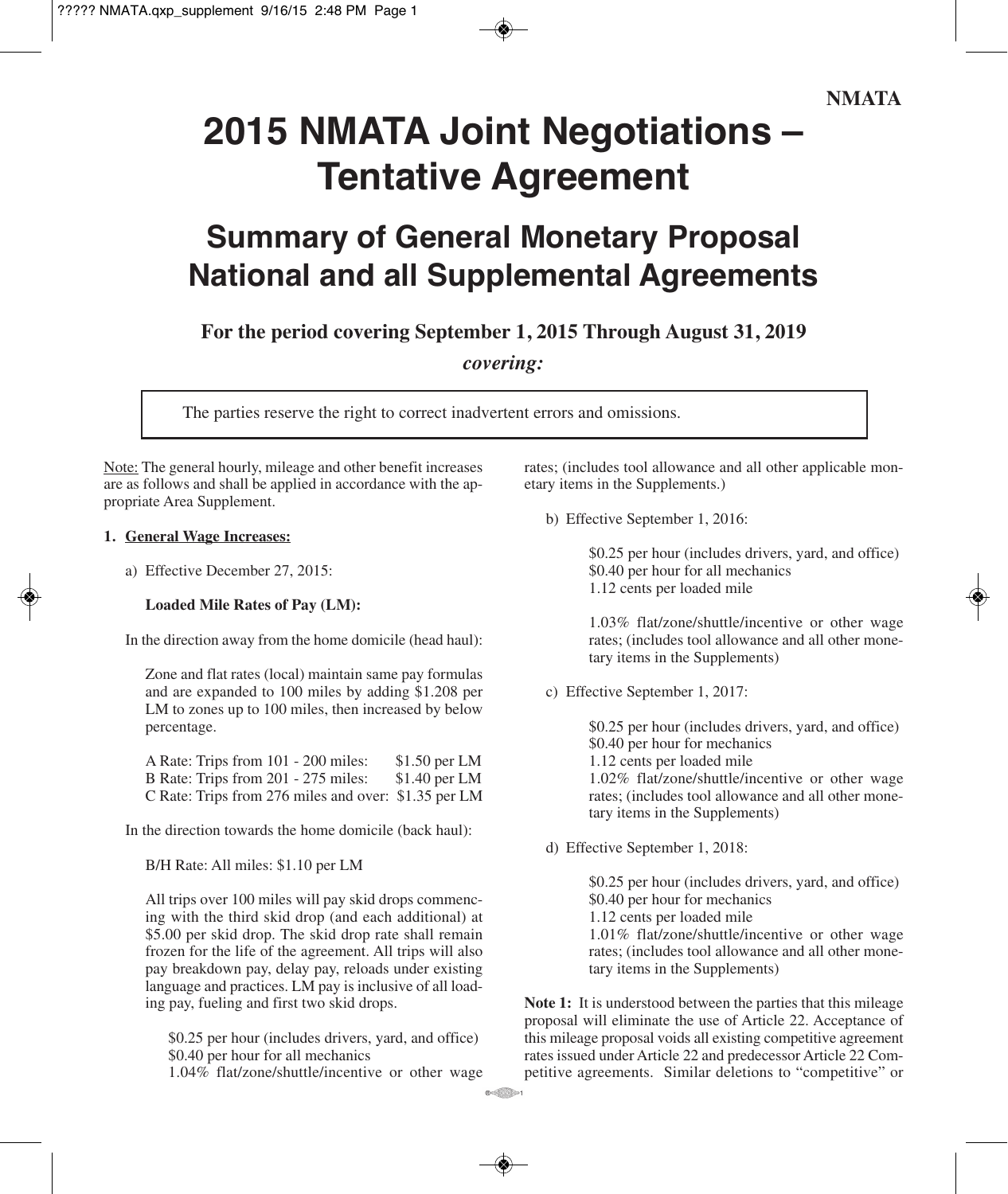#### **NMATA**

"new business" agreement rates in the Supplements shall also be deleted. Other language in said agreements may be subject to Local Rider negotiations.

**Note 2:** Both regular drivers and open board drivers shall have at least the equivalence of 50% of their total trip's loaded miles paid at the C Rate for each tour.

**Note 3:** In the event a driver loads and is not able to take his trip due to unforeseen circumstances, he shall be compensated for his labor on an hourly basis under the appropriate Time Allowance Loading schedule. The driver who ultimately pulls the trip shall have his LM pay for the trip adjusted accordingly (the loading amount paid to the original driver will be subtracted from the total LM paid to the driver of same trip).

#### **2. Cost-of-Living Adjustments (COLA):**

Annual COLA payable on 9/1/16 and 9/1/17 and 9/1/18 under current language and terms updated to reflect new pay language and dates.

#### **3. Health & Welfare and Pension Plans:**

#### **H & W:**

Central States/Teamcare: MOB at following weekly rates:

All other funds: Weekly or monthly Health & Welfare and Pension contributions on behalf of each covered employee shall be increased by the amount necessary on August 1 of each year as determined by the respective plan trustees to maintain all benefits then in effect.

The trigger in all Supplements and health funds for qualifying for a week's health and welfare contribution will be three  $(3)$  compensated or employer excused days, unless the Fund has a contribution rate other than weekly in place.

#### **4. Vacations**

Effective January 1, 2016, the parties shall adopt in all Supplements and in its entirety the language of the NMATA Western Supplemental Agreement, Article 42, Section 9 of Common Clauses that begins with "In an effort to reduce absenteeism, employees will be allowed to take one (1) week of vacation one (1) day at a time."

#### **5. Pay Period and Direct Deposit – Article 3, Section 7**

Electronic Funds Transfer (Direct Deposit)

— 2 —

- a) With respect to payroll, all employees will be paid weekly. All other pay practices will remain in place or be addressed locally.
- b) Within one month of ratification and where not prohibited by state law, all employees will enroll in Direct Deposit or will be paid electronically using a pay card/debit card, etc. If an employee is enrolled on Direct Deposit or the Debit Card system and the employee's pay is not deposited to their bank account or delivered to him/her on payday due to employer error, the employee's pay will be deposited to the employee's account by means of Electronic Funds Transfer or the employee will be paid by station draft within twentyfour (24) hours.
- c) The Employer shall furnish an itemized statement of all pay items and earnings and deductions with all pay stubs. However, the employer reserves the right to provide said itemized statement electronically in the future.

#### **6. Meal Allowance**

Effective on ratification, the daily meal allowance shall be increased to \$30.00 per day.

#### **7. Dry Freight**

Effective on ratification, drivers shall be paid twenty-five percent (25%) of gross receipts from return loads of freight other than motor vehicles.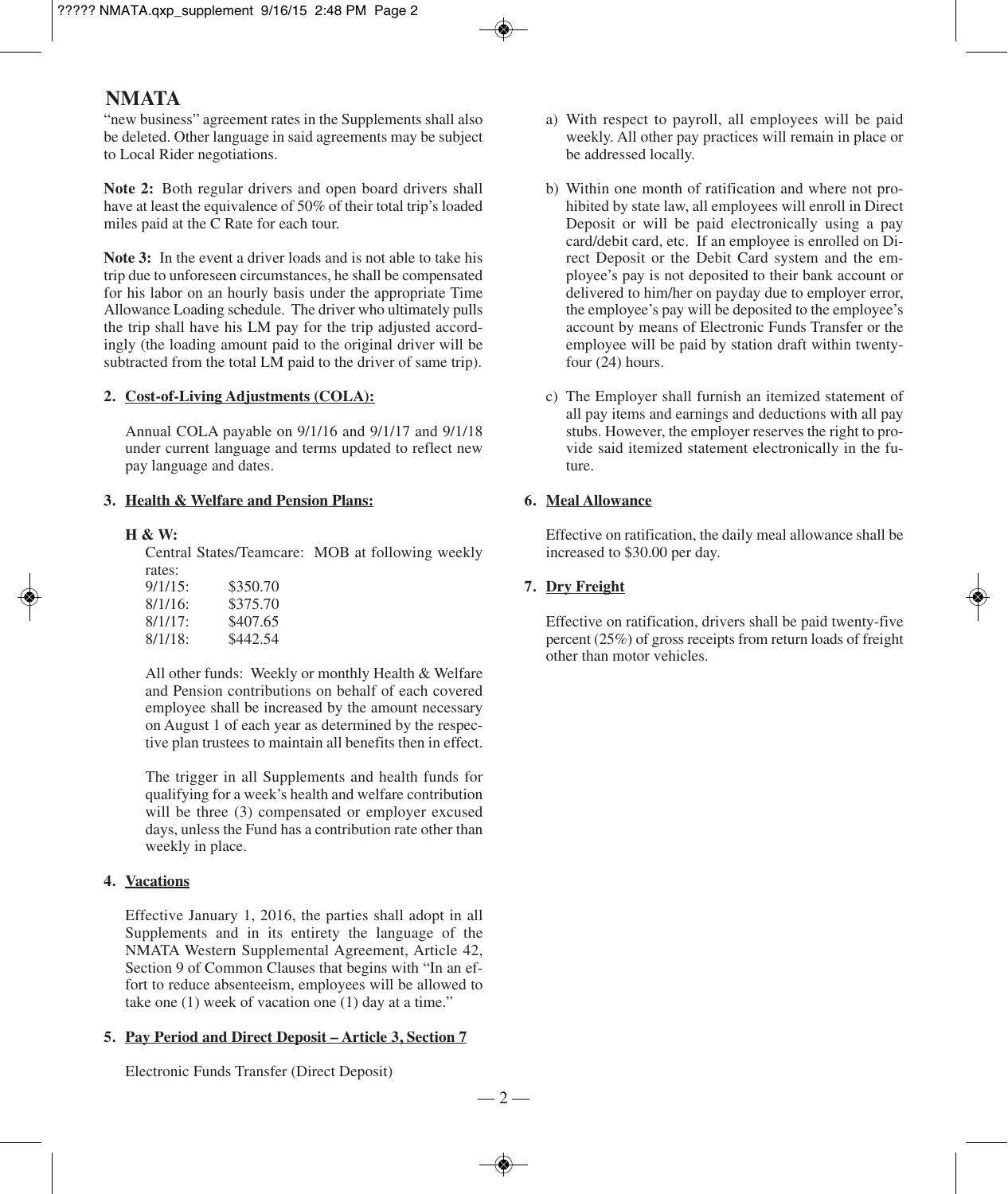#### **NMATA**

# **2015 NMATA Joint Negotiations – Tentative Agreement**

### **Driveaway Agreements**

**For the period covering September 1, 2015 Through August 31, 2019**

*covering:*

The parties reserve the right to correct inadvertent errors and omissions.

#### **1. General Wage Increases:**

- a) Effective December 27, 2015: 2.0% increase applied to all mileage rates, hourly, decking and undecking, flat rates, split rates, fueling and accessorial charges.
- b) Effective September 1, 2016: 2.0% increase applied to all mileage rates, hourly, decking and undecking, flat rates, split rates, fueling, and accessorial charges.
- c) Effective September 1, 2017: 2.0% increase applied to all mileage rates, hourly, decking and undecking, flat rates, split rates, fueling, and accessorial charges.
- d) Effective September 1, 2018: 2.5% increase applied to all mileage rates hourly, decking and undecking, flat rates, split rates, fueling, and accessorial charges contingent upon the average of 2016 and 2017 workers' compensation costs not exceeding seven percent (7.0%) of payroll. If workers' compensation costs are seven percent (7.0%) or greater but are less than nine percent (9.0%) of payroll, the increase will be one percent (1%). If workers' compensation costs are nine per-

cent (9.0%) or more of payroll, then no increases shall be received. Data on workers' compensation costs will be subject to audit by the TNATINC no later than August 1, 2018.

#### **2. Subsistence Pay and Meal Allowance**

- a) Effective ratification, increase subsistence pay shall be increased to \$37.00 per day.
- b) Effective ratification, increase meal allowance to \$10.00.

#### **3. Miscellaneous**

a) If DEF additive is not located at the fueling station, the \$3.00 payment shall remain.

#### **NMATA Contract Duration**

Effective September 1, 2015 through August 31, 2019 (four years)